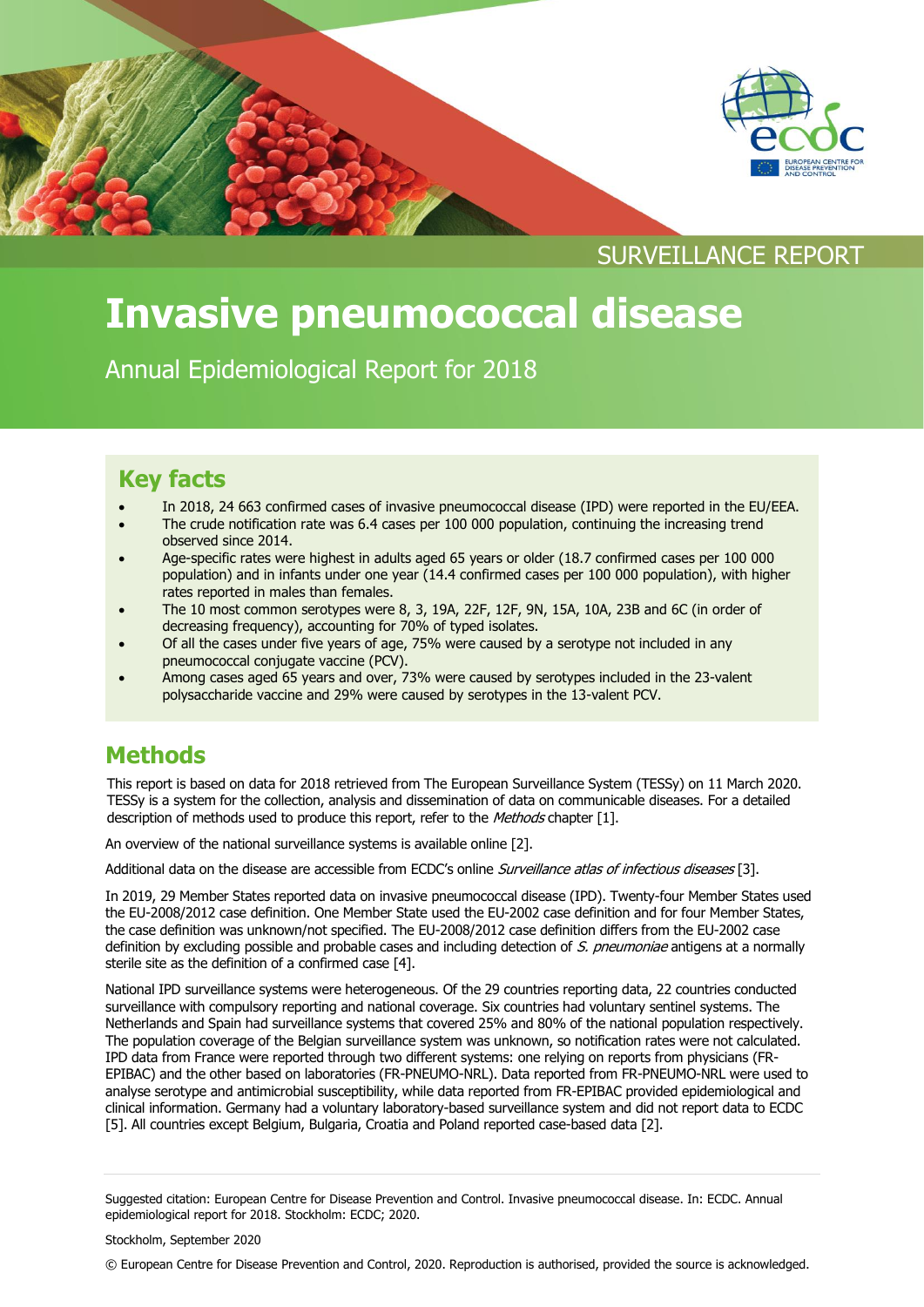### **Epidemiology**

In 2018, 24 663 confirmed cases of IPD were reported by 29 countries. The crude notification rate was 6.2 cases per 100 000 population (Table 1). The United Kingdom reported the highest number of confirmed cases, followed by France. The highest notification rates were reported in Denmark, Ireland, Finland, the Netherlands, Norway, Slovenia and Sweden (Table 1, Figure 1). Many countries in the southern and eastern parts of the EU had low notification rates.

#### **Table 1. Distribution of confirmed invasive pneumococcal disease cases and rates per 100 000 population by country, EU/EEA, 2014–2018**

| <b>Country</b>    | 2014          |                | 2015          |                          | 2016          |                | 2017          |                | 2018                      |              |              |                          |
|-------------------|---------------|----------------|---------------|--------------------------|---------------|----------------|---------------|----------------|---------------------------|--------------|--------------|--------------------------|
|                   | <b>Number</b> | Rate           | <b>Number</b> | <b>Rate</b>              | <b>Number</b> | <b>Rate</b>    | <b>Number</b> | Rate           | <b>Confirmed</b><br>cases | <b>Rate</b>  | <b>ASR</b>   | <b>Reported</b><br>cases |
| Austria           | 322           | 3.8            | 422           | 4.9                      | 439           | 5.0            | 545           | 6.2            | 611                       | 6.9          | 6.4          | 611                      |
| Belgium           | 1 1 9 2       | $\blacksquare$ | 1 3 6 2       | $\overline{\phantom{a}}$ | 1 3 2 9       | $\blacksquare$ | 1 4 6 1       | $\blacksquare$ | 1 5 5 3                   |              |              | 1 5 5 3                  |
| Bulgaria          | 21            | 0.3            | 31            | 0.4                      | 35            | 0.5            | 34            | 0.5            | 24                        | 0.3          | 0.3          | 24                       |
| Croatia           | 27            | 0.6            | 24            | 0.6                      | 14            | 0.3            | 16            | 0.4            | 21                        | 0.5          | ÷.           | 21                       |
| Cyprus            | 14            | 1.6            | 9             | 1.1                      | 5             | 0.6            | 20            | 2.3            | 17                        | 2.0          | 2.0          | 18                       |
| Czech<br>Republic | 337           | 3.2            | 413           | 3.9                      | 323           | 3.1            | 389           | 3.7            | 535                       | 5.0          | 4.7          | 535                      |
| Denmark           | 725           | 12.9           | 807           | 14.3                     | 731           | 12.8           | 771           | 13.4           | 799                       | 13.8         | 12.7         | 799                      |
| Estonia           | 12            | 0.9            | 24            | 1.8                      | 30            | 2.3            | 45            | 3.4            | 43                        | 3.3          | 3.1          | 43                       |
| Finland           | 703           | 12.9           | 815           | 14.9                     | 817           | 14.9           | 822           | 14.9           | 761                       | 13.8         | 12.5         | 761                      |
| France            | 3 1 8 4       | 6.6            | 3 2 9 9       | 6.9                      | 3 800         | 7.9            | 3 8 6 2       | 8.0            | 3 8 6 2                   | 7.7          | 7.2          | 3 8 6 2                  |
| Germany           |               | $\epsilon$     |               | $\blacksquare$           |               | $\cdot$        |               |                |                           | $\mathbf{r}$ | $\mathbf{r}$ |                          |
| Greece            | 30            | 0.3            | 55            | 0.5                      | 52            | 0.5            | 52            | 0.5            | 42                        | 0.4          | 0.4          | 42                       |
| Hungary           | 150           | 1.5            | 189           | 1.9                      | 226           | 2.3            | 268           | 2.7            | 331                       | 3.4          | 3.1          | 331                      |
| Iceland           | 24            | 7.4            | 25            | 7.6                      | 19            | 5.7            | 27            | 8.0            | 30                        | 8.6          | 9.7          | 30                       |
| Ireland           | 342           | 7.4            | 370           | 7.9                      | 378           | 8.0            | 414           | 8.7            | 514                       | 10.6         | 11.8         | 514                      |
| Italy             | 957           | 1.6            | 1 2 4 8       | 2.1                      | 1 5 2 9       | 2.5            | 1705          | 2.8            | 1 5 5 5                   | 2.6          | 2.2          | 1 5 5 5                  |
| Latvia            | 51            | 2.5            | 87            | 4.4                      | 65            | 3.3            | 75            | 3.8            | 76                        | 3.9          | 3.5          | 76                       |
| Liechtenstein     | ä,            | ä.             |               | $\mathbf{r}$             | a.            | ä.             | ä.            | ¥.             |                           |              | ¥.           | ÷.                       |
| Lithuania         | 6             | 0.2            | 25            | 0.9                      | 56            | 1.9            | 76            | 2.7            | 65                        | 2.3          | 2.1          | 65                       |
| Luxembourg        | $\mathbf{1}$  | 0.2            | $\mathbf{0}$  | 0.0                      | 0             | 0.0            | $\mathbf{1}$  | 0.2            | $\mathbf{1}$              | 0.2          | 0.2          | $\mathbf{1}$             |
| Malta             | 22            | 5.1            | 9             | 2.0                      | 11            | 2.4            | 18            | 3.9            | 31                        | 6.5          | 6.2          | 31                       |
| Netherlands       | 546           | 13.0           | 667           | 15.8                     | 631           | 14.9           | 616           | 14.4           | 688                       | 16.0         | 14.8         | 693                      |
| Norway            | 569           | 11.1           | 522           | 10.1                     | 599           | 11.5           | 560           | 10.6           | 581                       | 11.0         | 11.0         | 581                      |
| Poland            | 705           | 1.9            | 979           | 2.6                      | 967           | 2.5            | 1 1 9 2       | 3.1            | 1 3 5 0                   | 3.6          | ÷.           | 1 3 5 0                  |
| Portugal          | ÷.            | $\blacksquare$ | 142           | 1.4                      | 163           | 1.6            | 301           | 2.9            | 397                       | 3.9          | 3.5          | 420                      |
| Romania           | 62            | 0.3            | 53            | 0.3                      | 50            | 0.3            | 50            | 0.3            | 74                        | 0.4          | 0.4          | 74                       |
| Slovakia          | 78            | 1.4            | 68            | 1.3                      | 59            | 1.1            | 100           | 1.8            | 98                        | 1.8          | 1.8          | 98                       |
| Slovenia          | 276           | 13.4           | 332           | 16.1                     | 281           | 13.6           | 328           | 15.9           | 276                       | 13.4         | 12.2         | 276                      |
| Spain             | 1856          | 5.0            | 2 0 3 7       | 5.5                      | 1825          | 4.9            | 2 4 4 3       | 6.6            | 2 3 6 5                   | 6.3          | 5.9          | 2 3 6 5                  |
| Sweden            | 1 1 5 9       | 12.0           | 1 3 1 4       | 13.5                     | 1 3 5 1       | 13.7           | 1 3 6 7       | 13.7           | 1 4 0 8                   | 13.9         | 12.9         | 1 4 0 8                  |
| United<br>Kingdom | 4 1 5 7       | 6.5            | 5 7 9 6       | 8.9                      | 6 2 0 5       | 9.5            | 6 3 3 3       | 9.6            | 6 5 5 5                   | 9.9          | 9.5          | 6 5 5 5                  |
| EU/EEA            | 17528         | 4.8            | 21 1 24       | 5.6                      | 21 990        | 5.8            | 23891         | 6.2            | 24 663                    | 6.4          | 6.2          | 24 692                   |

Source: Country reports.

ASR: age-standardised rate

.: no data reported

-: no notification rate calculated.

Note: The national coverage in France is calculated based on the entire French population. However, the actual surveillance system only collects data from metropolitan France, thus the coverage of the surveillance system shown here for France is underestimated.

The number of cases presented from France in Table 1 was collected through the FR-EPIBAC surveillance system.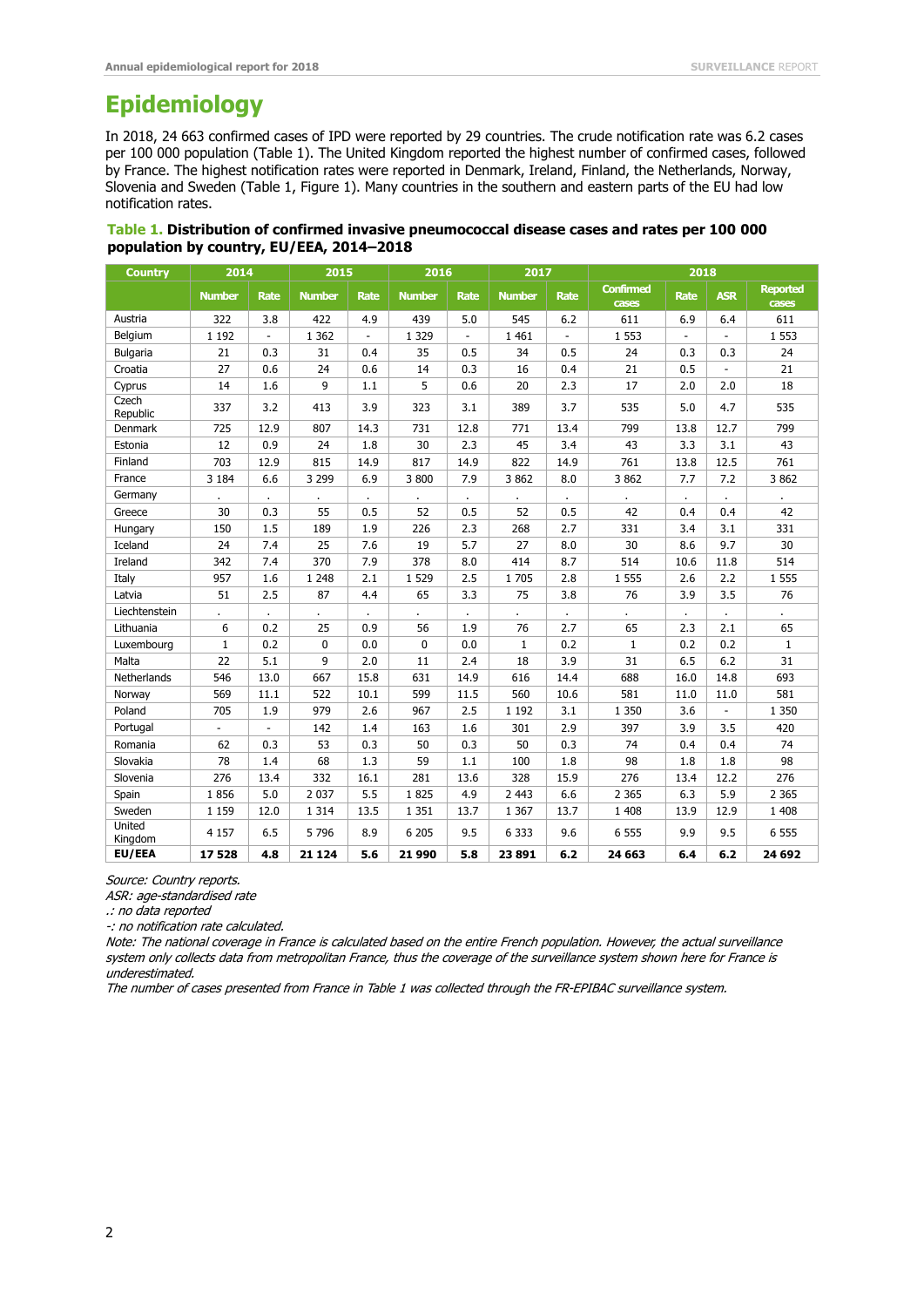

#### **Figure 1. Distribution of confirmed invasive pneumococcal disease cases per 100 000 population by country, EU/EEA, 2018**

Source: Country reports from Austria, Bulgaria, Croatia, Cyprus, the Czech Republic, Denmark, Estonia, Finland, France, Greece, Hungary, Iceland, Ireland, Italy, Latvia, Lithuania, Luxembourg, Malta, the Netherlands, Norway, Poland, Portugal, Romania, Slovakia, Slovenia, Spain, Sweden and the United Kingdom.

### **Age and gender distribution**

In 2018, IPD was predominantly reported in the elderly and in infants, with 18.7 confirmed cases per 100 000 population in adults aged 65 years and above, and 14.4 confirmed cases per 100 000 population in infants under one year (Figure 2). The rates of disease were the lowest in persons aged 5–24 years (0.8 confirmed cases per 100 000 population). The notification rate was higher in males in all age groups. The overall male-to-female ratio was 1.2:1.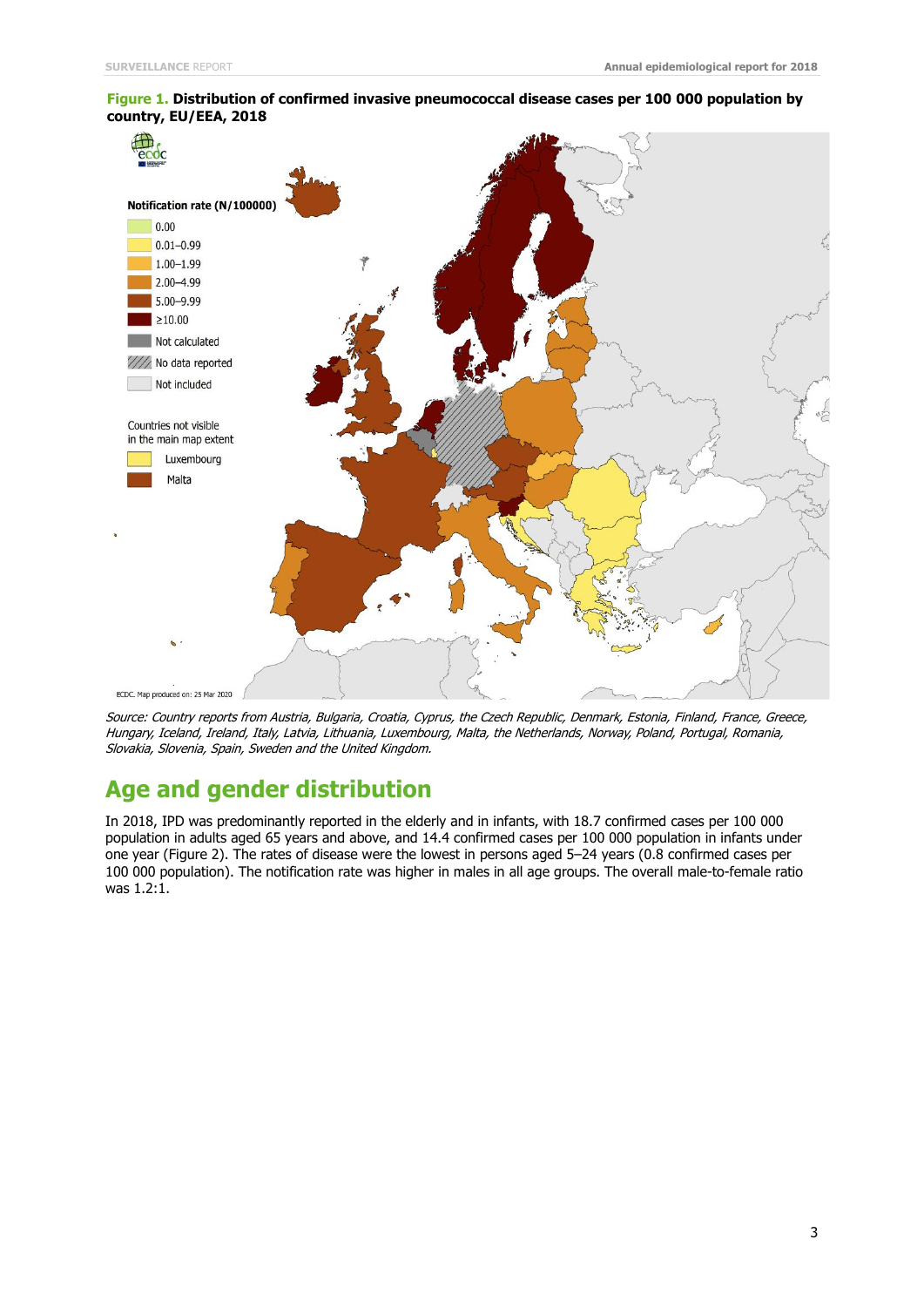

#### **Figure 2. Distribution of confirmed invasive pneumococcal disease cases per 100 000 population, by age and gender, EU/EEA, 2018**

Source: Country reports from Austria, Bulgaria, Croatia, Cyprus, the Czech Republic, Denmark, Estonia, Finland, France, Greece, Hungary, Iceland, Ireland, Italy, Latvia, Lithuania, Luxembourg, Malta, the Netherlands, Norway, Poland, Portugal, Romania, Slovakia, Slovenia, Spain, Sweden and the United Kingdom.

### **Seasonality and trend**

The seasonal distribution of IPD cases followed a pattern similar to many other respiratory diseases. Case numbers were lowest during summer, increased rapidly with the onset of autumn, and peaked during the winter months (Figures 3, 4). There was an increasing trend in reported cases during the period 2014–2017 (Figure 4). The notification rate increased to 6.2 cases per 100 000 population in 2017, compared to 4.8 in 2014 (Table 1).



**Figure 3. Distribution of confirmed invasive pneumococcal disease cases by month, EU/EEA, 2014–2018**

Countries included: Austria, Cyprus, Czechia, Denmark, Estonia, Finland, France, Greece, Hungary, Ireland, Iceland, Italy, Latvia, Lithuania, Malta, the Netherlands, Norway, Poland, Romania, Slovenia, Slovakia, Spain, Sweden and the UK.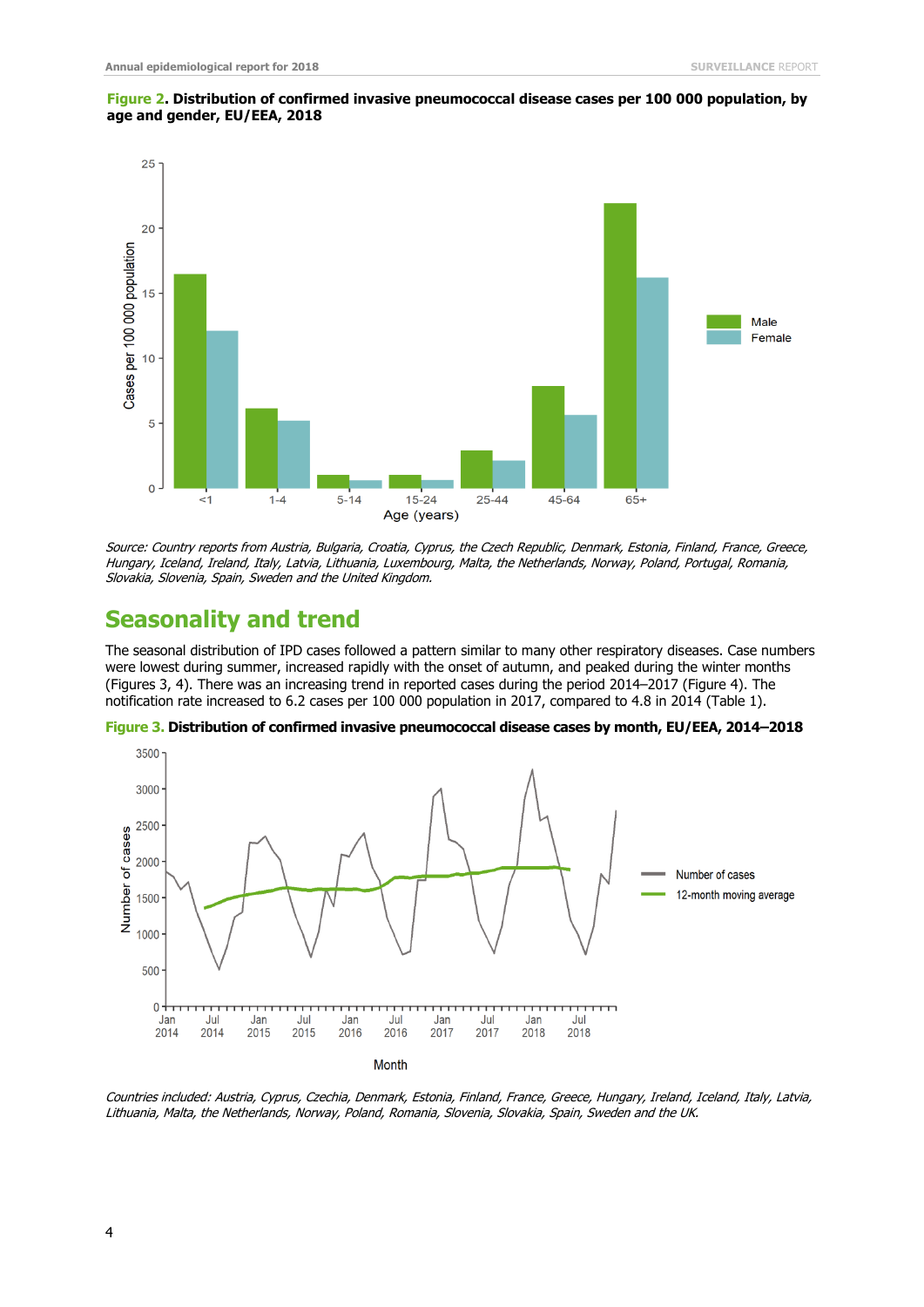

**Figure 4. Distribution of confirmed invasive pneumococcal disease cases by month, EU/EEA, 2018 and 2014–2017**

Countries included: Austria, Cyprus, Czechia, Denmark, Estonia, Finland, France, Greece, Hungary, Ireland, Iceland, Italy, Latvia, Lithuania, Malta, the Netherlands, Norway, Poland, Romania, Slovenia, Slovakia, Spain, Sweden and the UK.

### **Serotype**

Data on serotype were reported from 16 371 sampled cases in EU/EEA countries in 2018. The ten most common serotypes were 8, 3, 19A, 22F, 12F, 9N, 15A, 10A, 23B, 6C, 11A (in order of decreasing frequency), accounting for 70% of all cases with a known serotype in 2018.

The distribution of these serotypes during the period 2014–2018 is presented in Figure 5 for countries that reported serotyping data consistently for each year of the reporting period. When comparing distribution in 2018 and 2014, there was a sharp increase in serotypes 8 and 3 during the reporting period (by 184% and 131% respectively).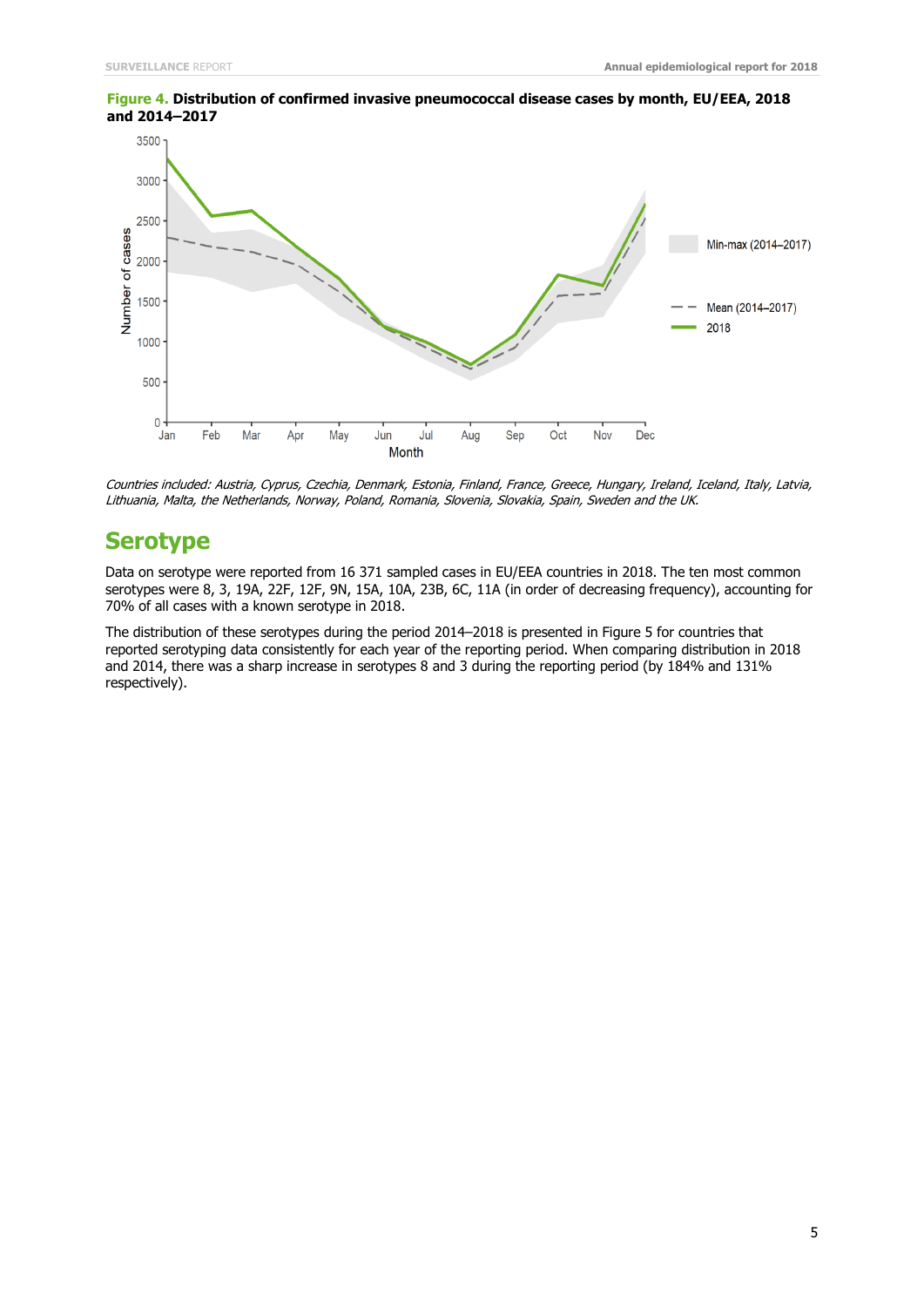

#### **Figure 5. Distribution of confirmed serotyped cases of invasive pneumococcal disease: most common S. pneumoniae serotypes in 2018<sup>1</sup>**

Source: Country reports from Austria, the Czech Republic, Denmark, Estonia, Finland, France, Greece, Hungary, Iceland, Ireland, Italy, Latvia, Lithuania, the Netherlands, Norway, Portugal, Slovakia, Slovenia, Spain, Sweden and the United Kingdom. ˄: covered by PPV23.

†: covered by PCV13 and PPV23

The distribution of serotypes varied according to the age groups affected. The five most common serotypes in each age group are presented in Table 2. For cases under one year of age, serotypes 8, 10A, 3, 19 A and 24F were predominant. Serotypes 24F, 3 and 19A were the most common in the 1-4 year age group. Serotype 8 was the most common for those aged 5-64 years. Serotype 8 and 3 were the most common serotypes for those over 25 years. Serotype 19A was among the top five serotypes in all age groups.

In 2018, of all cases in children aged under five years, 7% were caused by a PCV7 serotype (4, 6A, 6B, 9V, 14, 18C, 19F and 23F), 1% by a PCV10/non-PCV7 serotype (1, 5 and 7F), 16% by a PCV13/non-PCV10 serotype (3 and 19A) and 75% by a serotype not included in any current PCV vaccine. In 2018, among cases aged 5–64 years, 6% were caused by a PCV7 serotype, 2% by a PCV10/non-PCV7 serotype, 20% by a PCV13/non-PCV10 serotype and 71% by non-PCV serotypes. Among adults aged 65 years and over, 71% were caused by PPV23 serotypes and 29% were caused by PCV13 serotypes.

In the under-fives, for countries that reported serotype data consistently each year from 2013–2017, there was a decrease in the proportion of PCV7 serotypes from 14% to 6%, and in the proportion of PCV10/non-PCV7 serotypes from 5% to 1% (Figure 6). There was a slight increase in the proportion of PCV13/non-PCV10 serotypes between 2013 and 2017 (13% to 16% respectively) and an increase in non-PCV serotypes from 68% to 75%.

In those aged 65 years and above, in countries that reported serotype data consistently each year during the period 2014–2018, there was a decrease in the proportion of PCV13 serotypes from 35% to 29% (Figure 7). The proportion caused by PPV23 serotypes fluctuated between 67% and 73%. The proportion caused by PPV23/non-PCV13 serotypes (2, 8, 9N, 10A, 11A, 12F, 15B, 17F, 20, 22F and 33F) increased from 34% in 2013 to 40% in 2018.

 $\frac{1}{1}$  Different serotypes are covered by different vaccines, as follows:

7-valent pneumococcal conjugate vaccine (PCV7): 4, 6B, 9V, 14, 18C, 19F and 23F

10-valent pneumococcal conjugate vaccine (PCV10): 4, 6B, 9V, 14, 18C, 19F, 23F, 1, 5 and 7F

13-valent pneumococcal conjugate vaccine (PCV13): 4, 6B, 9V, 14, 18C, 19F, 23F, 1, 5, 7F, 3, 6A and 19A. Although serotype 6A is included in PCV13 and not in PCV7, it is considered to be a PCV7 serotype in the analysis due to documented cross-protection provided by the serotype 6B antigen in PCV7.

23-valent pneumococcal polysaccharide vaccine (PPV23): 1, 2, 3, 4, 5, 6B, 7F, 8, 9N, 9V, 10A, 11A, 12F, 14, 15B, 17F, 18C, 19A, 19F, 20, 22F, 23F and 33F.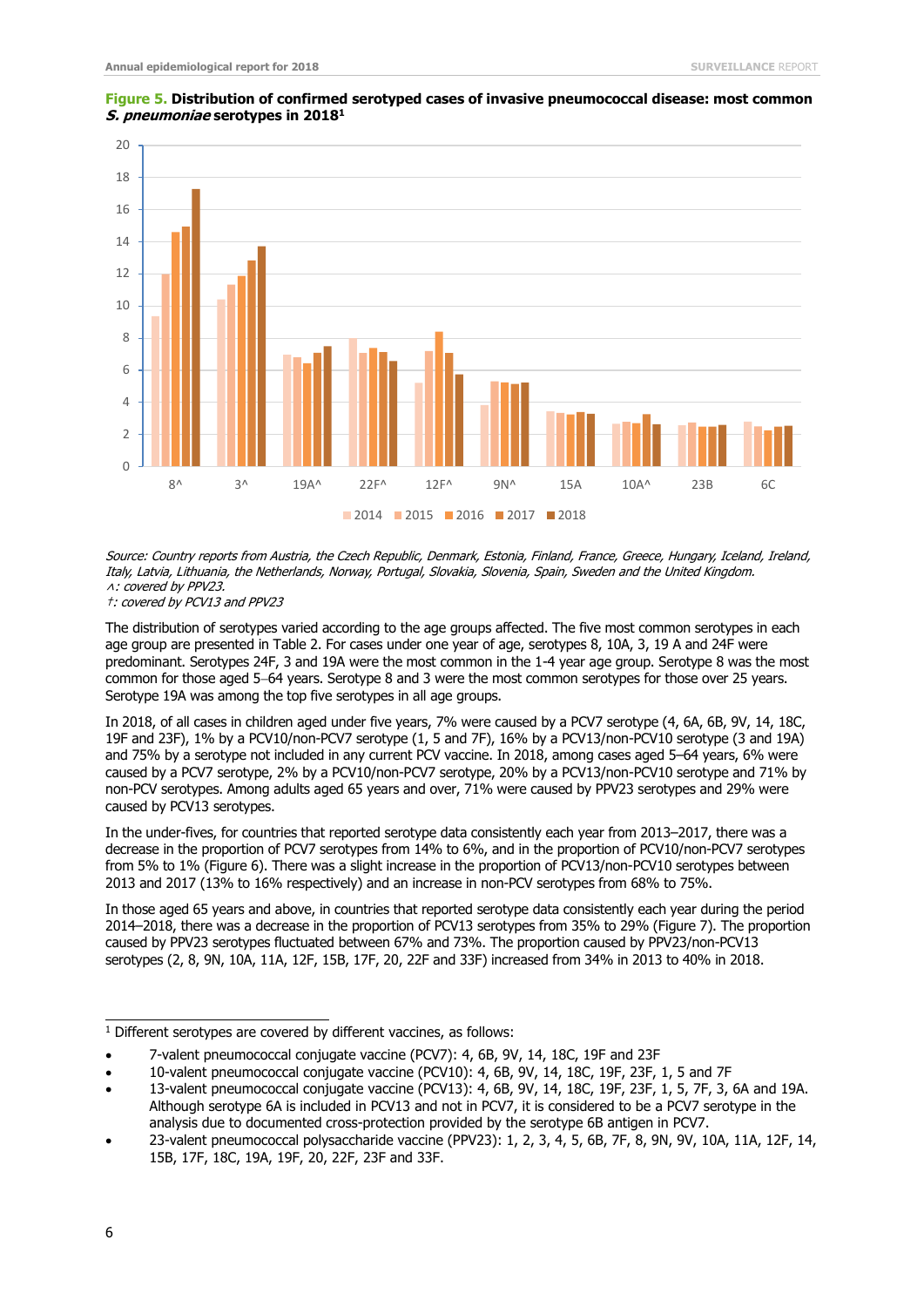#### **Table 2. Proportion of the five most frequent serotypes of S. pneumoniae from confirmed cases of invasive pneumococcal disease, by age group, 2018**

| Age group (years) <sup> </sup> | $\leq$ 1    | $1 - 4$           | $5 - 14$   | $15 - 24$   | $25 - 44$  | $45 - 64$   | $\geq 65$   |
|--------------------------------|-------------|-------------------|------------|-------------|------------|-------------|-------------|
| Five most common               | $8(11.0\%)$ | 24F<br>$(12.2\%)$ | $8(10\%)$  | $8(32.5\%)$ | 8(28%)     | $8(21.5\%)$ | 3(14.7%)    |
| serotypes by age               | 10A (8.4%)  | $3(9.2\%)$        | 19A (8.3%) | 12F (10%)   | 3(11.3)    | $3(14.6\%)$ | $8(14.0\%)$ |
| group (% of all                | $3(7.6\%)$  | 19A (8.4%)        | 12F (7.5%) | 19A (8.7%)  | 12F (9.5%) | 19A (7.2%)  | 19A (7.6%)  |
| cases per age<br>group)        | 19A (7.0%   | 12F (7.3%)        | 23B (7.1%) | $3(7.3\%)$  | 19A (7.6%) | 12F (7.1%)  | 22F (7.4%)  |
|                                | 24F (6.5%)  | 23B (7.3%)        | 3(5%)      | 33F (4.7%)  | 9N (4.5%)  | 22F (6.4%)  | 9N (5.4%)   |

Source: Country reports from Austria, the Czech Republic, Denmark, Estonia, Finland, France, Greece, Hungary, Iceland, Ireland, Italy, Latvia, Lithuania, the Netherlands, Norway, Portugal, Slovakia, Slovenia, Spain, Sweden and the United Kingdom.

\* Number of cases for which information on serotype and age was available : <1 year: n=368; 1–4 years: n=606; 5–14 years: n= 240; 15–24 years: n=231; 25–44 years: n=1 632; 45–64 years: n=3 481; ≥65 years: n=8 864.

#### **Figure 6. Confirmed cases of invasive pneumococcal disease aged <5 years: serotype distribution by PCV type and year, 2014–2018**



Source: Country reports from Austria, the Czech Republic, Denmark, Estonia, Finland, France, Greece, Hungary, Iceland, Ireland, Italy, Latvia, Lithuania, the Netherlands, Norway, Portugal, Slovakia, Slovenia, Spain, Sweden and the United Kingdom.

\*: Although serotype 6A is included in PCV13 and not in PCV7, for the purposes of this analysis it is considered a PCV7 serotype due to documented cross-protection provided by the serotype 6B antigen in PCV7.

PCV7 serotypes: 4, 6A, 6B, 9V, 14, 18C, 19F and 23F PCV10non7 serotypes: 1, 5 and 7F PCV13non10 serotypes: 3 and 19A Non-PCV serotypes: all remaining serotypes.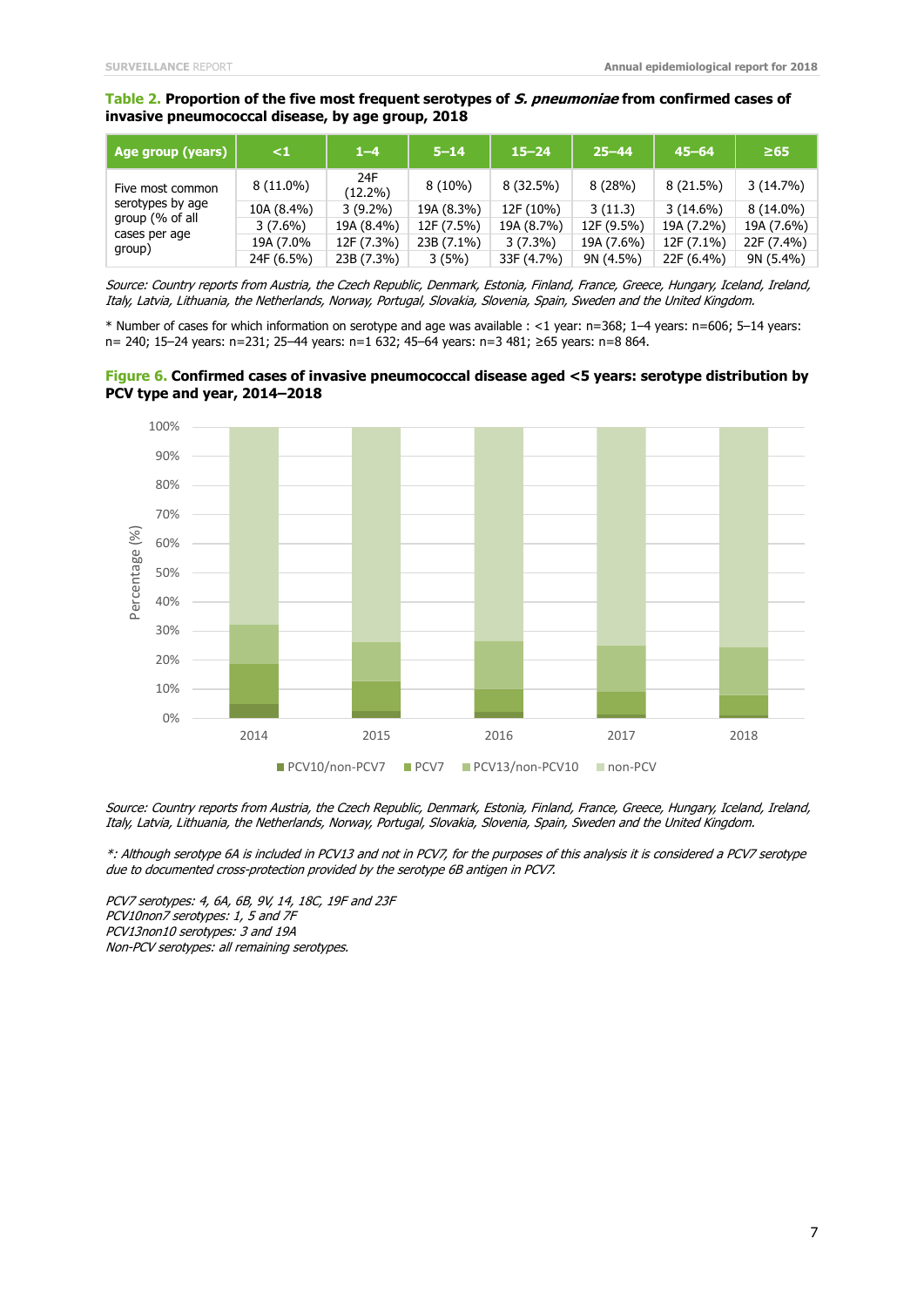

#### **Figure 7. Confirmed cases of invasive pneumococcal disease aged ≥65 years: serotype distribution by pneumococcal vaccine type and year, 2013–2017**

Source: Country reports from Austria, the Czech Republic, Denmark, Estonia, Finland, France, Greece, Hungary, Iceland, Ireland, Italy, Latvia, Lithuania, the Netherlands, Norway, Portugal, Slovakia, Slovenia, Spain, Sweden and the United Kingdom.

\*: PCV13 serotypes: 1, 3, 5, 4, 6A, 6B, 7F, 9V, 14, 18C, 19A, 19F, 23F; PPV23 serotypes: 1, 2, 3, 4, 5, 6B, 7F, 8, 9N, 9V, 10A, 11A, 12F, 14, 15B, 17F, 18C, 19A, 19F, 20, 22F, 23F, 33F.

### **Antimicrobial susceptibility**

Antimicrobial susceptibility data were based on the reporting of Sensitive, Intermediate and Resistant (SIR) and Minimum Inhibitory Concentration (MIC) data. MIC data were converted to SIR data based on EUCAST breakpoints. Ten countries reported antimicrobial susceptibility data in 2018. Penicillin susceptibility data were reported for 5 001 of all IPD cases. Of these, 82% (n=4 081) were reported as sensitive, 16% (n=825) as intermediate and 2% (n=95) as resistant. Erythromycin susceptibility data were reported for 5 003 of all IPD cases. Of these, 82% (n=4 090) were reported as sensitive, 0.6% (n=29) as intermediate and 18% (n=883) as resistant. Cephalosporin susceptibility data were reported for 4 112 of all IPD cases. Of these, 93% (n=3 815) were reported as sensitive, 6% (n=262) as intermediate and 1% (n=31) as resistant.

### **Clinical presentation**

Clinical presentation was known for 8 423 (34%) of all cases. Of these, septicaemia was reported in 2 964 cases (35%), bacteraemic pneumonia in 3 611 (43%), meningitis in 1 627 (19%), meningitis and septicaemia in 56 (1%) and a further 165 (2%) had other clinical presentations.

The most common clinical presentation in <1 year and 5–14-year-olds was meningitis; in 1–4 year olds septicaemia and bacteraemic pneumonia were equally frequent and among those aged 15 years and over, bacteraemic pneumonia was the most common clinical presentation.

### **Outcome**

Among 10 486 cases with known outcome (42%) in 2018, 1 609 (15%) died. The case fatality rate increased with age: 4% in children <15 years of age, 6% in 15–44-year-olds, 11% in 45–64-year-olds and 21% in those aged 65 years and above.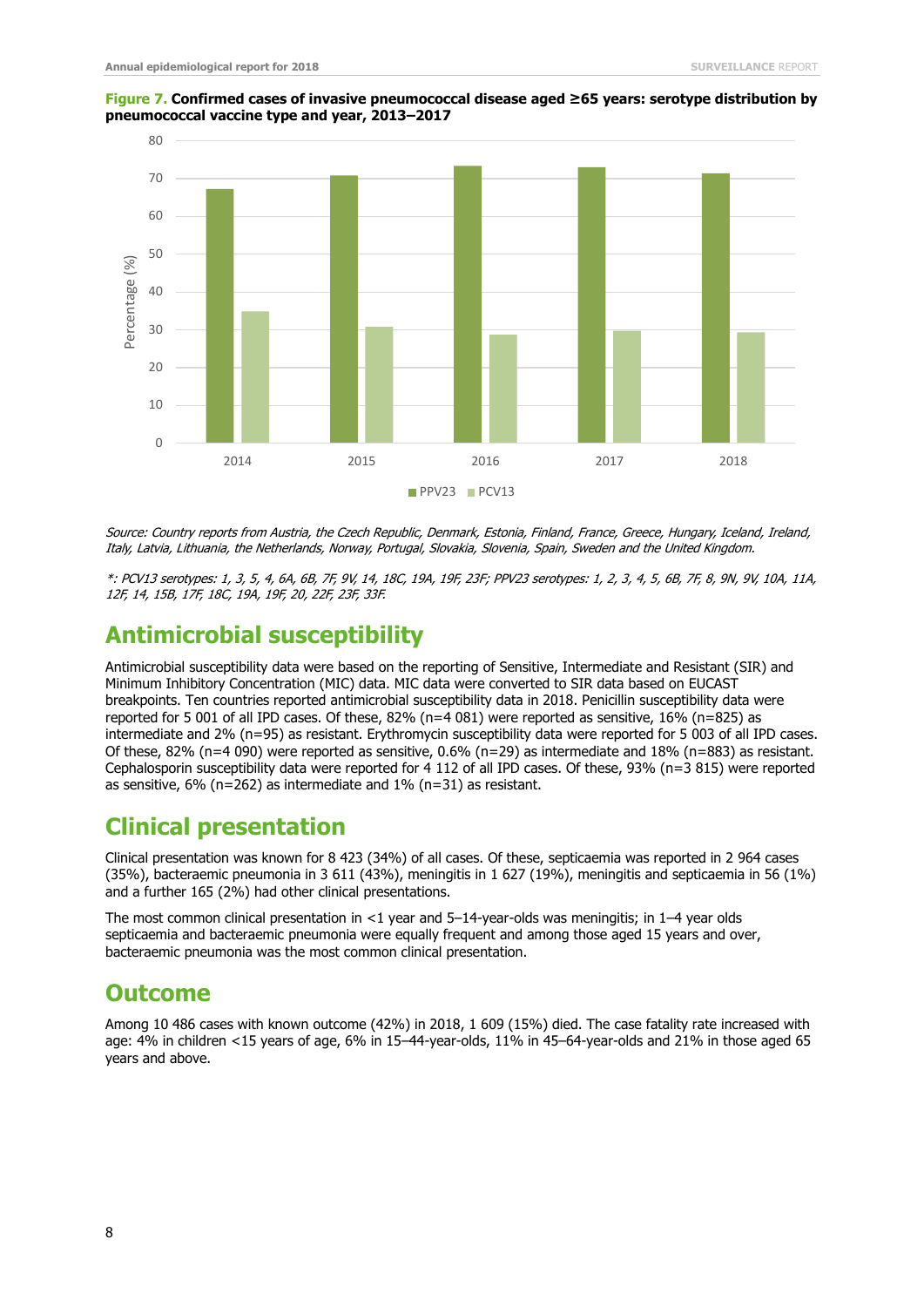## **Discussion**

The crude notification rate of 6.4 cases per 100 000 population of confirmed IPD in 2018 is slightly higher than in previous years. The elderly and infants continue to be the most affected age groups. Notification rates varied by country, ranging from 0.2 to 16.0 cases per 100 000 population. The variation may be due to differences in healthcare systems, vaccination programmes, case ascertainment and reporting, as well as implementation of enhanced surveillance systems in a number of countries in recent years [6].

A number of studies have demonstrated the impact of PCVs in reducing the incidence of IPD. They have also provided evidence of increases in non-vaccine serotypes as a result of introducing PCV10 and PCV13 [7–9]. Moreover, the vaccination of infants and young children has resulted in indirect protection of older adults by reducing nasopharyngeal carriage and transmission of the bacterium in children, contributing to a decrease in morbidity and mortality in older age groups [7,10]. PCV7 was first licensed in 2001 for use in infants and young children and EU/EEA Member States began introducing the vaccine into routine childhood immunisation schedules in 2006. In 2009, the higher-valency PCV10 and PCV13 vaccines were licensed and have progressively replaced PCV7.

To date, 29 Member States have introduced conjugate vaccines to their routine national childhood immunisation programmes (all except Estonia and Malta) [11]. The vaccination is mandatory in six countries (Bulgaria, France, Croatia, Hungary, Poland and Slovakia). In TESSy, the proportion of IPD cases caused by PCV serotypes has decreased over time to the extent that 75% of cases among children <5 years of age and 71% in adults 65 years or above were caused by non-PCV serotypes in 2018. Serotype replacement has gradually reduced the impact of PCV as the rates of carriage and disease caused by non-vaccine serotypes have increased [12].

In 2018, among infants and children aged 1–4 years, the most common serotypes included 8, 10A, 3, 19A and 24F. Those serotypes are not included in any of the currently licensed PCVs, with the exception of 19A. A better understanding of the epidemiology of serotype 19A in relation to vaccination strategies is necessary. While vaccination with PCV13 confers longer and better protection against serotype 19A, it may vary, depending on the vaccination scheme - 2+1 or 3+1. Longer enhanced surveillance projects are required to better understand factors associated with fluctuation of serotype 19A.

Twenty-one Member States offer PPV23 and/or PCV13 for persons aged 50 years and over and/or for risk groups in certain age groups [11]. Among the elderly, the majority of IPD cases continue to be caused by PPV23 serotypes, with less than a third of all cases caused by PCV13 serotypes. In 2011, PCV13 was approved for use in adults aged 50 years and over. Studies have shown that PCV13 vaccination for the elderly can induce an immune response against vaccine serotypes that is as good as or better than PPV23 [13]. The vaccine is safe and effective in preventing non-IPD and IPD caused by vaccine serotypes [13]. However, decreases in PCV13 serotypes and increases in non-PCV13 serotypes in the elderly as an indirect effect of routine childhood vaccination reduce the potential additional benefit of PCV13 vaccination in the elderly [14]. Further monitoring of IPD serotype trends in the elderly and post-marketing effectiveness and impact studies in adults are warranted.

### **The SpiDnet project**

From August 2012 to January 2020, in order to obtain further insight into the epidemiology of IPD, ECDC provided funding for SpIDnet (Streptococcus pneumoniae invasive disease network). This project aimed to establish active enhanced surveillance of IPD in the EU/EEA in order to monitor changes in the epidemiology of IPD, estimate the effectiveness of PCV vaccines and evaluate the impact of PCV vaccination programmes. The project had 13 study sites in 10 Member States and covered around 20% of the total EU/EEA population. The project complemented routine surveillance performed at the European level by actively collecting additional data using a common protocol. A recent publication showed that during the PCV10/13 period, the incidence of IPD caused by any serotype in children under five years decreased by 47%, compared to the PCV7 period (i.e. before the introduction of PCV10/13) [15]. The decrease was even more substantial (55%) when the period after the introduction of PCV10/13 was compared to the period before the introduction of PCV7. This decline demonstrates the positive overall effect of PCV programmes on IPD incidence in children. However, the incidence of IPD caused by non-PCV13 serotypes in children below the age of five increased by 62% against the average incidence when PCV7 was used, and by 115% compared to the period before PCV7 was used. Another recent publication from the SpIDnet project showed a 9% decline in IPD cases in adults aged ≥65 years five years following the introduction of PCV10/13 vaccination in children [14]. On the other hand, during the period 2014–2015 an overall increase in IPD cases among older adults was observed at 12 out of 13 project sites. The decreases observed in IPD cases caused by PCV vaccine types (77% due to PCV7 serotypes, 73% due to PCV10/non-PCV7 serotypes and 38% due to PCV13/non-7 serotypes) were in fact countered by a large increase (63%) in IPD cases due to non-PCV13 vaccine types. These results suggest the occurrence of serotype replacement, probably due to the use of PCV [16].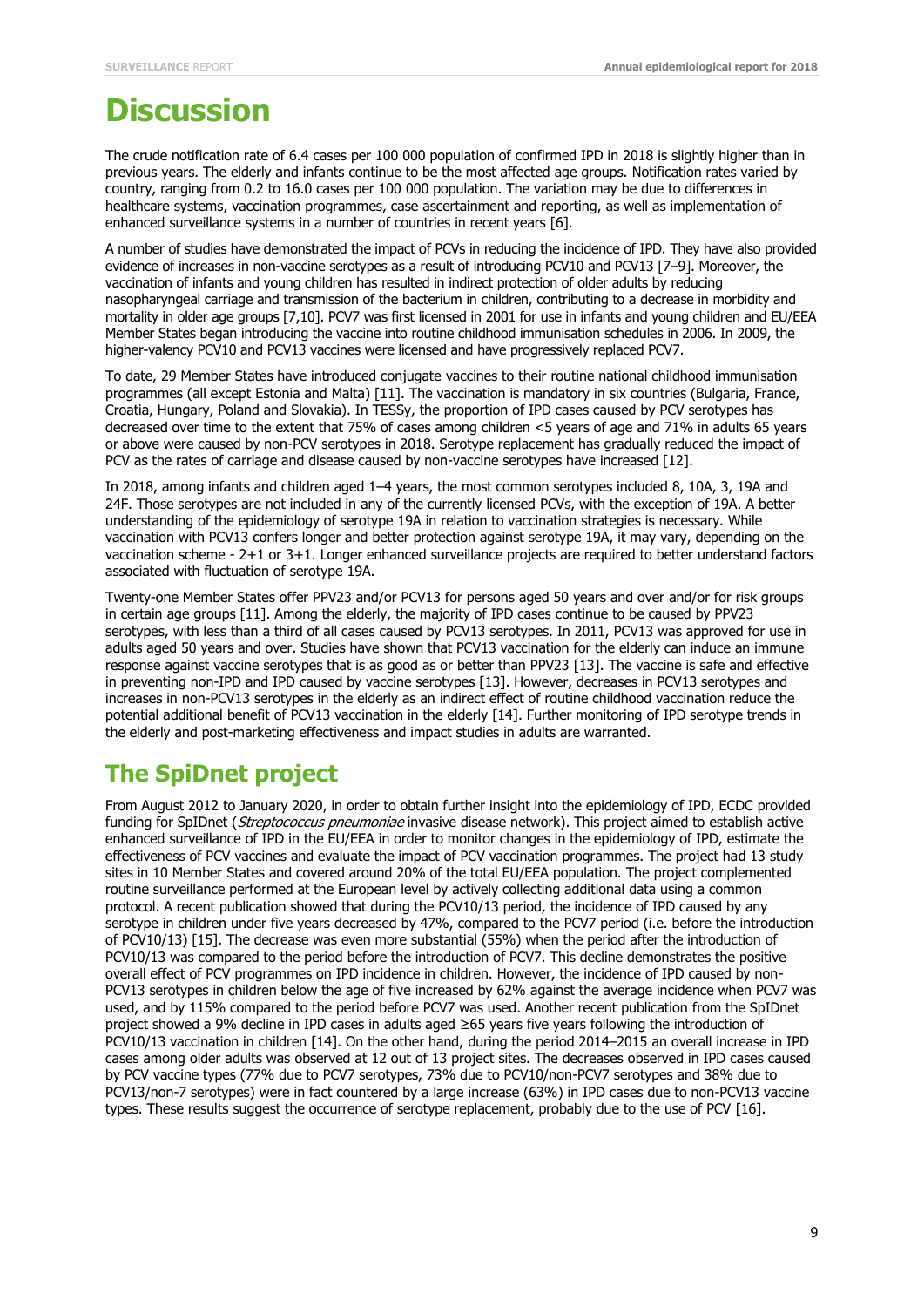### **Public health implications**

PCVs have provided significant protection against IPD as a result of the vaccine serotypes, with effects extending to all age groups through the introduction of herd immunity. At the same time, limited serotype coverage of the vaccines has resulted in serotype replacement. It is therefore essential to continue monitoring circulating serotypes in order to evaluate current vaccination programmes and inform development of new vaccines. The decision to introduce a vaccine to a routine national immunisation programme depends on context-specific factors in each country such as disease burden, serotype distribution and cost-effectiveness. Further monitoring of antimicrobial resistance is also needed to guide vaccination strategies and antibiotic treatment. It would also be of great value to improve the completeness of serotyping and antimicrobial susceptibility data in TESSy. ECDC is working towards molecular surveillance of IPD using whole-genome sequencing, which will probably give further information on the effects of vaccination on clonal expansion and capsular switching, and also inform vaccination strategies.